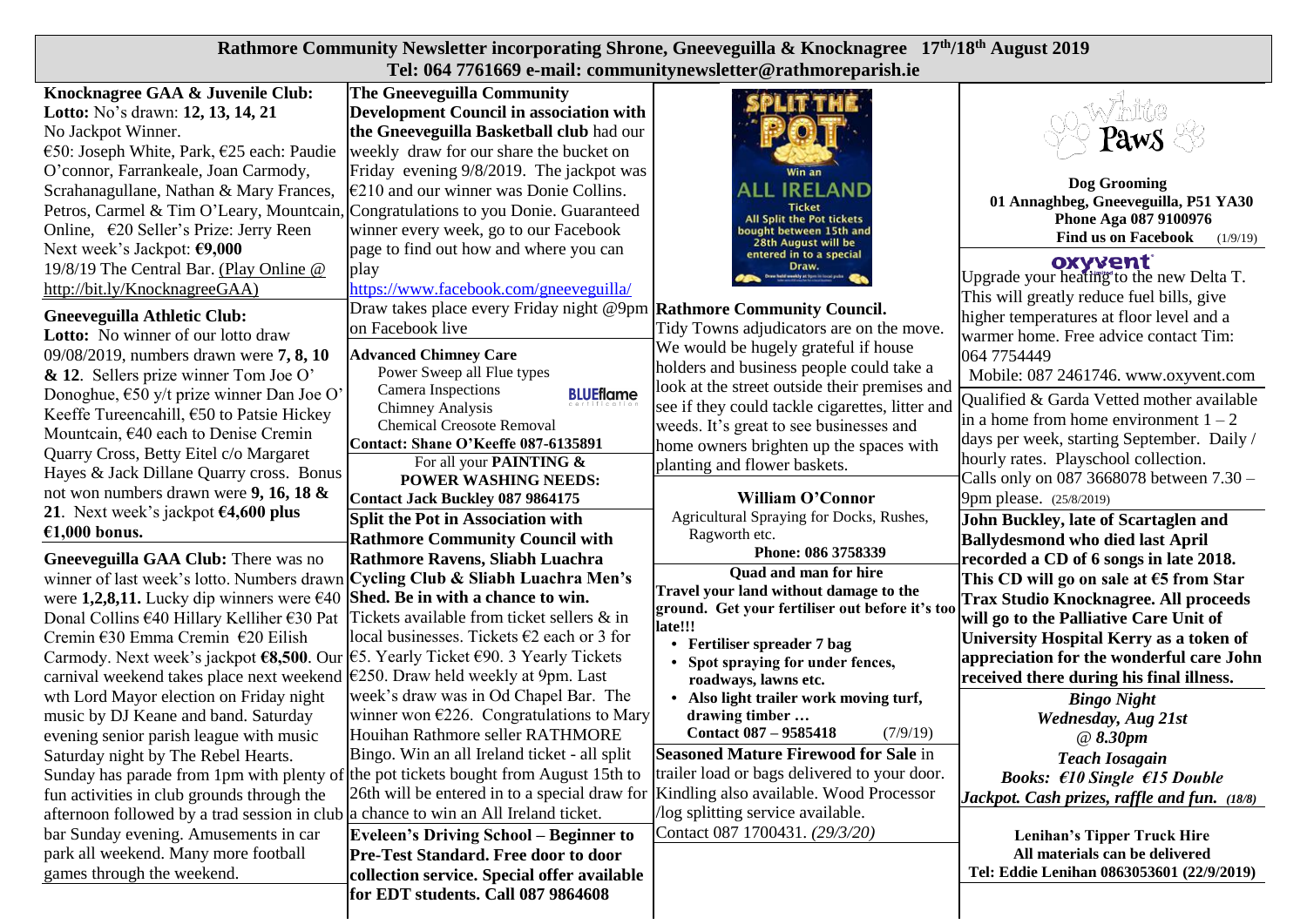| Rathmore Community Newsletter incorporating Shrone, Gneeveguilla & Knocknagree 17th/18th August 2019                                                                                                                                                                                                                                                                                                                                                  |                                                                                                                                                                                                                                        |                                                                                                                                                                                                                                                                                                                                                                                                                                                                     |                                                                                     |                                                                 |                                                                                                                                                                                                                                                                                                                                                                                                                                                                                                                                                                                       |  |  |  |
|-------------------------------------------------------------------------------------------------------------------------------------------------------------------------------------------------------------------------------------------------------------------------------------------------------------------------------------------------------------------------------------------------------------------------------------------------------|----------------------------------------------------------------------------------------------------------------------------------------------------------------------------------------------------------------------------------------|---------------------------------------------------------------------------------------------------------------------------------------------------------------------------------------------------------------------------------------------------------------------------------------------------------------------------------------------------------------------------------------------------------------------------------------------------------------------|-------------------------------------------------------------------------------------|-----------------------------------------------------------------|---------------------------------------------------------------------------------------------------------------------------------------------------------------------------------------------------------------------------------------------------------------------------------------------------------------------------------------------------------------------------------------------------------------------------------------------------------------------------------------------------------------------------------------------------------------------------------------|--|--|--|
|                                                                                                                                                                                                                                                                                                                                                                                                                                                       | Tel: 064 7761669 e-mail: communitynewsletter@rathmoreparish.ie                                                                                                                                                                         |                                                                                                                                                                                                                                                                                                                                                                                                                                                                     |                                                                                     |                                                                 |                                                                                                                                                                                                                                                                                                                                                                                                                                                                                                                                                                                       |  |  |  |
| <b>ST. VINCENT DE PAUL</b><br>LOCAL CONFIDENTIAL CONTACT:<br>087 9931565                                                                                                                                                                                                                                                                                                                                                                              | Fuels @ O'Keeffe's Oil, Rathmore                                                                                                                                                                                                       | $L$ ondis<br><b>McCarthy's Londis Specials</b>                                                                                                                                                                                                                                                                                                                                                                                                                      |                                                                                     |                                                                 | Thank you to all those who attended the wake,<br>removal, funeral mass and burial especially to<br>those who travelled long distances to be there,                                                                                                                                                                                                                                                                                                                                                                                                                                    |  |  |  |
| <b>Rathmore &amp; District</b><br><b>Ville</b><br><b>Credit Union</b><br><b>NEED A STUDENT LOAN?</b><br><b>LOOK NO FURTHER!</b>                                                                                                                                                                                                                                                                                                                       | Tel: 064 7758013 Est. 1909 -<br><b>Quality Fuels</b><br>$Q_{\mathcal{F}}$<br><b>Buying Heating Oil or Tractor</b><br>Diesel?<br>Better Price Better Service-<br>Your LOCAL Oil Company                                                 | Kellogg's<br>Cornflakes<br>720 g Rice<br>Krispies 510g<br>Coco Pops<br>480g Any 2<br>For $€5.00$                                                                                                                                                                                                                                                                                                                                                                    | Muller<br>Fruit/Crunch<br>Corner<br>Range 6 x<br>135g Half<br>Price $\epsilon$ 2.10 | Hellmanns<br>Real/Light<br>430 ml<br>Mayonnaise<br>Only $€2.00$ | to those who sent mass cards, perpetual<br>enrolments, messages of sympathy, telephoned,<br>floral bouquets and wreaths, as well as those<br>who made charitable donations to the desired<br>charities. Sincere thanks for the kindness, love<br>and overwhelming support shown by the                                                                                                                                                                                                                                                                                                |  |  |  |
| <b>Student Loans</b><br>Whether you're just beginning your third level<br>journey or going back to study something new,<br>Chat to your local credit union today about an                                                                                                                                                                                                                                                                             | <b>Summer Offers at O'Keeffe's Rathmore</b><br>210cc petrol pressure washer - €339.95<br>140cc self-propelled lawnmower - €339.95<br>Bestway plunge pool - €29.95<br>Cooler box 24ltr- €12.95                                          | Coca Cola 2 x<br>$1.5$ Lt<br>Diet/Reg/Zero<br>Only €3.99                                                                                                                                                                                                                                                                                                                                                                                                            | Glenmor<br>Fresh Irish<br>Chicken 1.9<br>kg Only<br>€5.00                           | Fairy<br>Washing Up<br>Lem/Org 500<br>ml Only<br>€1.50          | following: The management and staff of St.<br>Joseph's Nursing Home, Killorglin and to Dr<br>Mulligan and Dr. McGuire. To Dr. Deirdre<br>O'Mahony and all the oncology staff at<br>University Hospital Kerry. To Dr. Patricia<br>Sheahan, Dr. Margaret Clifford and all the                                                                                                                                                                                                                                                                                                           |  |  |  |
| <b>Education Loan</b><br>At the Credit Union we look at things<br>differently:<br><b>Quick Decision</b><br><b>Free Loan Protection</b>                                                                                                                                                                                                                                                                                                                | Karcher K4 pressure washer - $€179.95$<br>Ratten bistro set - €59.95<br>18v cordless drill twin set - $€139.95$<br>Double flocked airbed - $£19.95$<br>Dulux Weathershield 10ltr colour - 2 for €120                                   | Londis<br>Bathroom<br>Tissue 9 Pk<br>Only $€2.00$                                                                                                                                                                                                                                                                                                                                                                                                                   | Goodfellas<br>Takeaway<br>Range Only<br>€3.50                                       | Tropicana<br>Pure Juice<br>850 ml Only<br>€2.50                 | doctors, nurses and staff of the Palliative Care<br>Unit at University Hospital Kerry. To the South<br>Kerry Home Care Team of Noreen, Margaret,<br>Liz and Siobhan and to Hannah Buckley her<br>public health nurse. To the Cancer Society                                                                                                                                                                                                                                                                                                                                           |  |  |  |
| <b>No Hidden Charges or Fees</b><br><b>Early Settlement without Penalty</b><br>Student Loan Rates @ 6% (6.18% APR),<br>Loan Deposit €250, Max Loan €15,000<br>Email rathmore@rathmorecu.ie                                                                                                                                                                                                                                                            | Fencelife 1 coat - 2 for $\epsilon$ 19<br>$\left( \begin{matrix} \textbf{u} \end{matrix} \right)$<br>18" round charcoal BBQ - €22.95<br>Petrol hedge trimmer - $€199.95$<br><b>HOMEVALUE</b><br>HARDWARE<br>Many more offers in store. | Innocent<br>Smoothie 4 pk<br><b>Half Price</b>                                                                                                                                                                                                                                                                                                                                                                                                                      | Lyons 80's<br>Tea Bags<br>Only $E2.50$                                              | Weetabix 24<br>pk Only<br>€3.00                                 | Night Nurses who were like angels showing up<br>at the door at night. To Dr. Michael O'Doherty<br>and his team at Killarney Medical Centre and to<br>the staff of Kennelly's Pharmacy. To all the<br>above, your love to Maggie during those final                                                                                                                                                                                                                                                                                                                                    |  |  |  |
| Tel: 064 / 7758328<br><b>Terms &amp; Conditions Apply</b><br>Rathmore & District Credit Union Limited is<br>Regulated by the Central Bank Of Ireland<br><b>NOVENA TO THE SACRED HEART</b>                                                                                                                                                                                                                                                             | <b>O'Keeffes Rathmore</b><br>Mon - Fri 8.30am-5.00pm<br>Sat 8.30am-1.30pm Tel: 064 7758013<br>O'Keeffe's XL Rathmore Ltd.<br>064-7758016<br>More Miles Takes You 3% Further                                                            |                                                                                                                                                                                                                                                                                                                                                                                                                                                                     |                                                                                     |                                                                 | weeks and support to those around her will<br>always be remembered. To John O'Leary,<br>O'Leary Undertakers Knocknagree, whose<br>guidance and kindness made those following<br>days somewhat bearable, thank you. Heartfelt<br>thanks to Fr. Pat O'Donnell, Fr. Tom Looney<br>and Fr. Donal Looney whose funeral Mass gave                                                                                                                                                                                                                                                           |  |  |  |
| Dear Heart of Jesus in the past I have asked<br>for many favours. This time I ask you this<br>special one, (mention favour). Take it dear<br>heart of Jesus and place it within your heart<br>where your Father sees it. Then in his<br>merciful eyes it will become your favour<br>not mine. Amen. Say this prayer three<br>times for three days and your favour will be<br>granted. Never know to fail. Must promise<br>publication of prayer. C.S. | Call in to avail of our Deli Offers and Seattle's<br><b>Best Coffee</b><br><b>CIRCLE CO</b><br>Open Daily - 7.30am - 10pm                                                                                                              | <b>ACKNOWLEDGEMENT &amp; FIRST</b><br><b>ANNIVERSARY</b><br>In Loving Memory of<br><b>CARROLL, Maggie (née Cronin)</b><br>18th July 1936 - 17th August 2018<br>Late of Nohovaldaly, Knocknagree & Tomies,<br>Beaufort & formerly of Laxie, Knocknagee.<br>On this the First Anniversary of Maggie's<br>passing, those who truly loved her would like to<br>express their deep appreciation to all those who<br>sympathised with them at the time of her<br>passing. |                                                                                     |                                                                 | us great comfort. To Brother Andrew Hickey,<br>Annie Carroll and Nessa Cronin for the readings<br>and all who helped with the wake, removal,<br>funeral Mass and burial. Thank you for the<br>beautiful church music and singing on the day<br>by Joan Collins and Mary Dilworth. To Betty<br>Moynihan church sacristan, thank you. As it is<br>impossible to thank everyone individually,<br>please accept this acknowledgement as a token<br>of gratitude. Mass has been offered for all your<br>intentions.<br>Her wonderful and gentle soul will forever<br>remain in our hearts. |  |  |  |

 $\mathbf{I}$